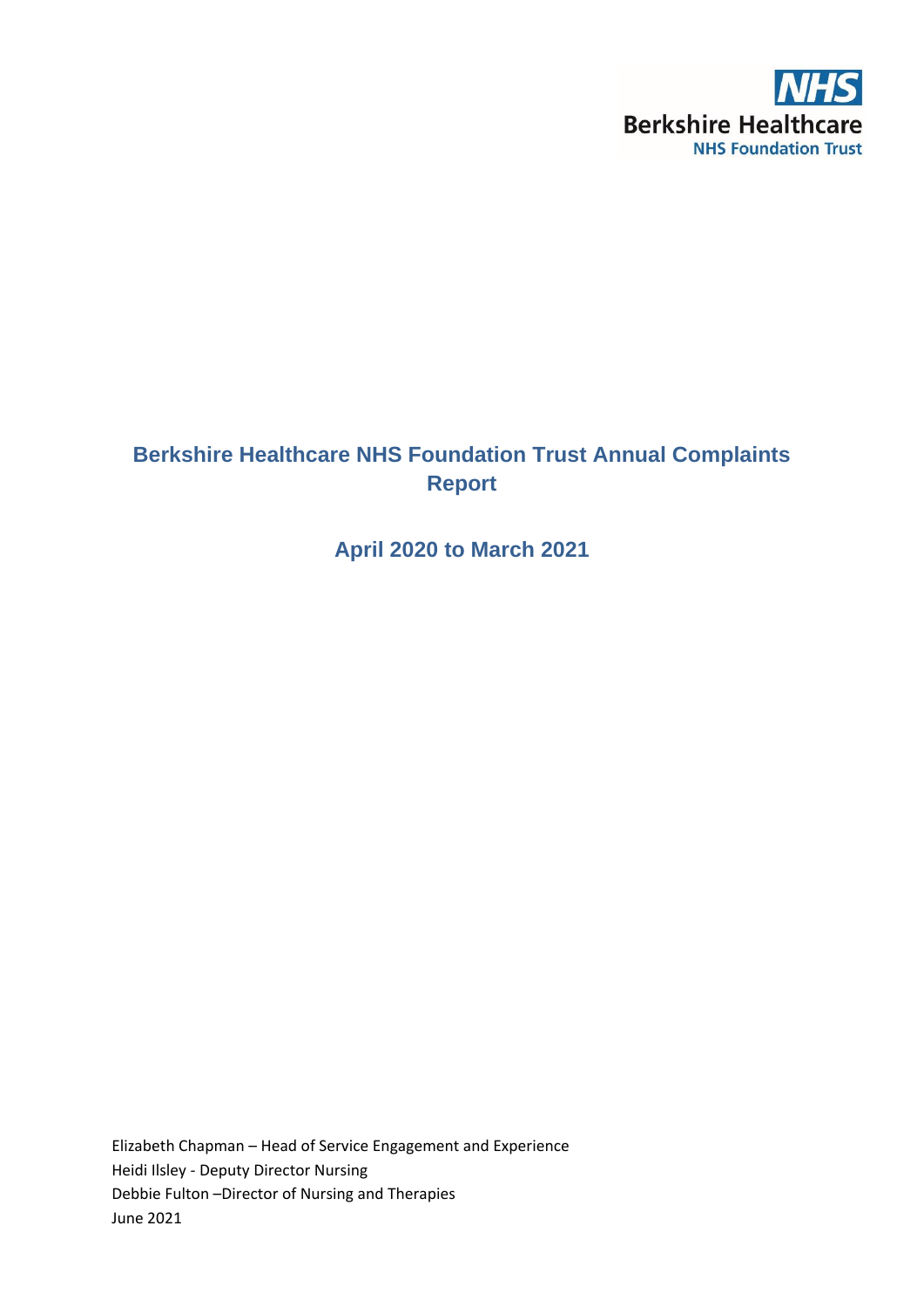# **Contents**

| <b>Section</b>  |                                                 | Page            |
|-----------------|-------------------------------------------------|-----------------|
| 1               | <b>Introduction &amp; Executive Summary</b>     | 2               |
| $\mathbf{2}$    | Complaints received - activity                  | 3               |
| 3               | Complaints closed - activity                    | 11              |
| 4               | Complaints as a mechanism for change – learning | 12              |
| 5               | Parliamentary and Health Service Ombudsman      | 12 <sup>2</sup> |
| $6\phantom{1}6$ | Multi-agency working                            | 13              |
| $\overline{7}$  | Complaints training/audit                       | 14              |
| 8               | <b>Mortality Review Group</b>                   | 14              |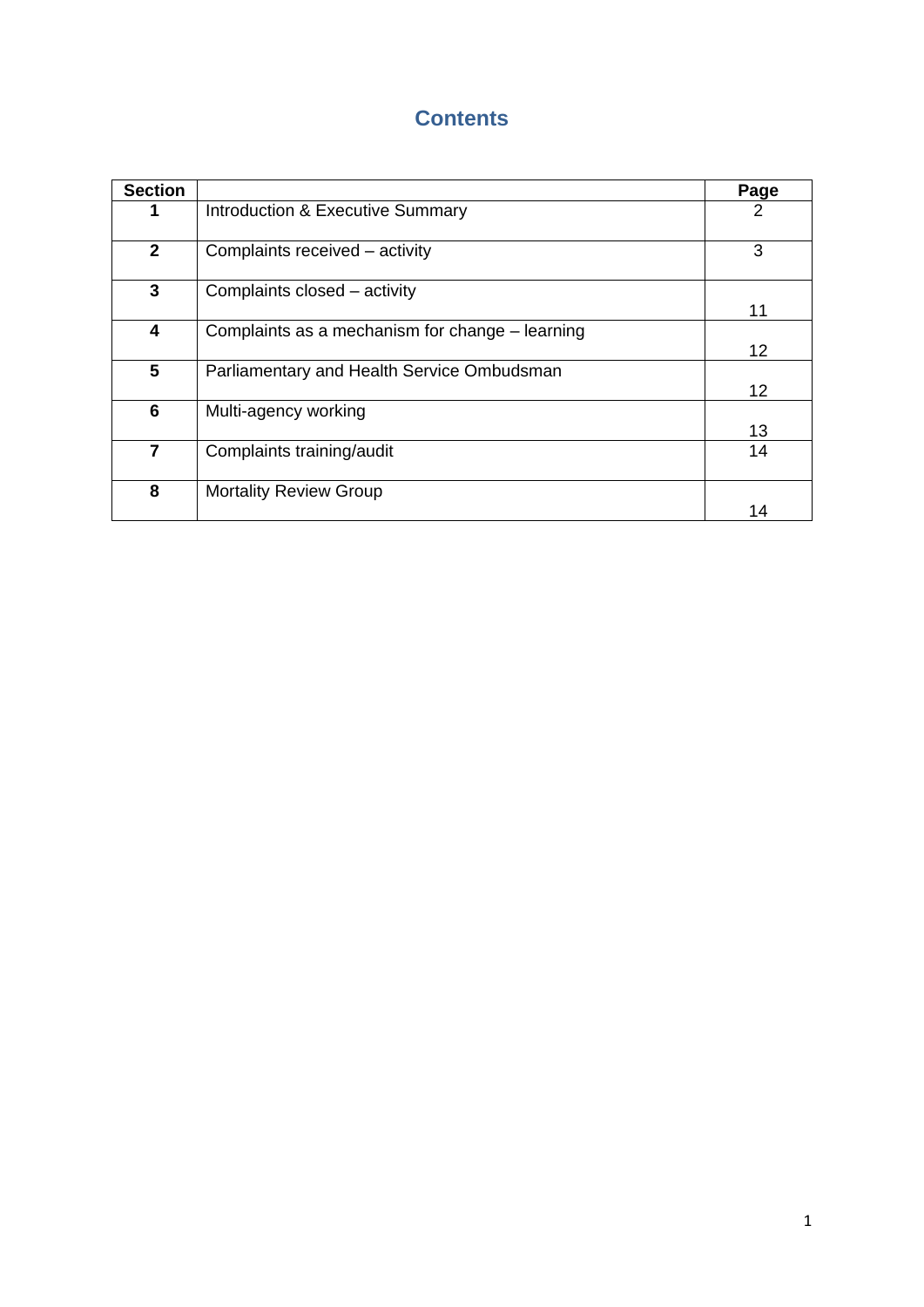## **1. Introduction and executive Summary**

This report contains the annual complaint information for Berkshire Healthcare NHS Foundation Trust (referred to in this document as The Trust), as mandated in The Local Authority Social Services and National Health Service Complaints (England) Regulations 2009. The Trust formally reports patient experience through our Quality Executive and Trust Board on a quarterly basis, alongside other measures including compliments, the Friends and Family Test, PALS and our internal patient survey programme.

This report looks at the application of the Complaints Process within the Trust from 1st April 2020 to 31st March 2021 and uses data captured from the Datix incident reporting system.

Factors (and best practice) which affect the numbers of formal complaints that Trusts receive include:

- Ensuring processes are in place to resolve potential and verbal complaints before they escalate to formal complaints. These include developing systems and training to support staff with local resolution;
- An awareness of other services such as the Patient Advice and Liaison Service (PALS internal to the Trust) and external services including Healthwatch and advocacy organisations which ensure that the NHS listens to patients and those who care for them, offering both signposting and support;
- Highlighting the complaints process as well as alternative feedback mechanisms in a variety of ways including leaflets, poster adverts and through direct discussions with patients, such as PALS clinics in clinical sites.

When people contact the service, the complaints office will discuss the options for complaint management. This gives them the opportunity to make an informed decision as to whether they are looking to make a formal complaint or would prefer to work with the service to resolve the complaint informally.

The number of formal complaints received about the Trust has decreased slightly to 213 in 2020/21 compared to 231 in 2019/20, 230 in 2018/19 and 209 in 2017/18. The Trust actively promotes feedback as part of 'Learning from Experience', which within the complaints office includes activity such as enquiries, services resolving concerns informally, working with other Trusts on joint complaints, and responding to the office of Members of Parliament who raise concerns on behalf of their constituents.

In addition to complaints, there were 34 enquiries and concerns raised by MPs on behalf of their constituents in 2020/21.

Our complaint handling and response writing training which is available to staff has been adapted to be provided over Teams and continues to take place on a regular basis across the different localities,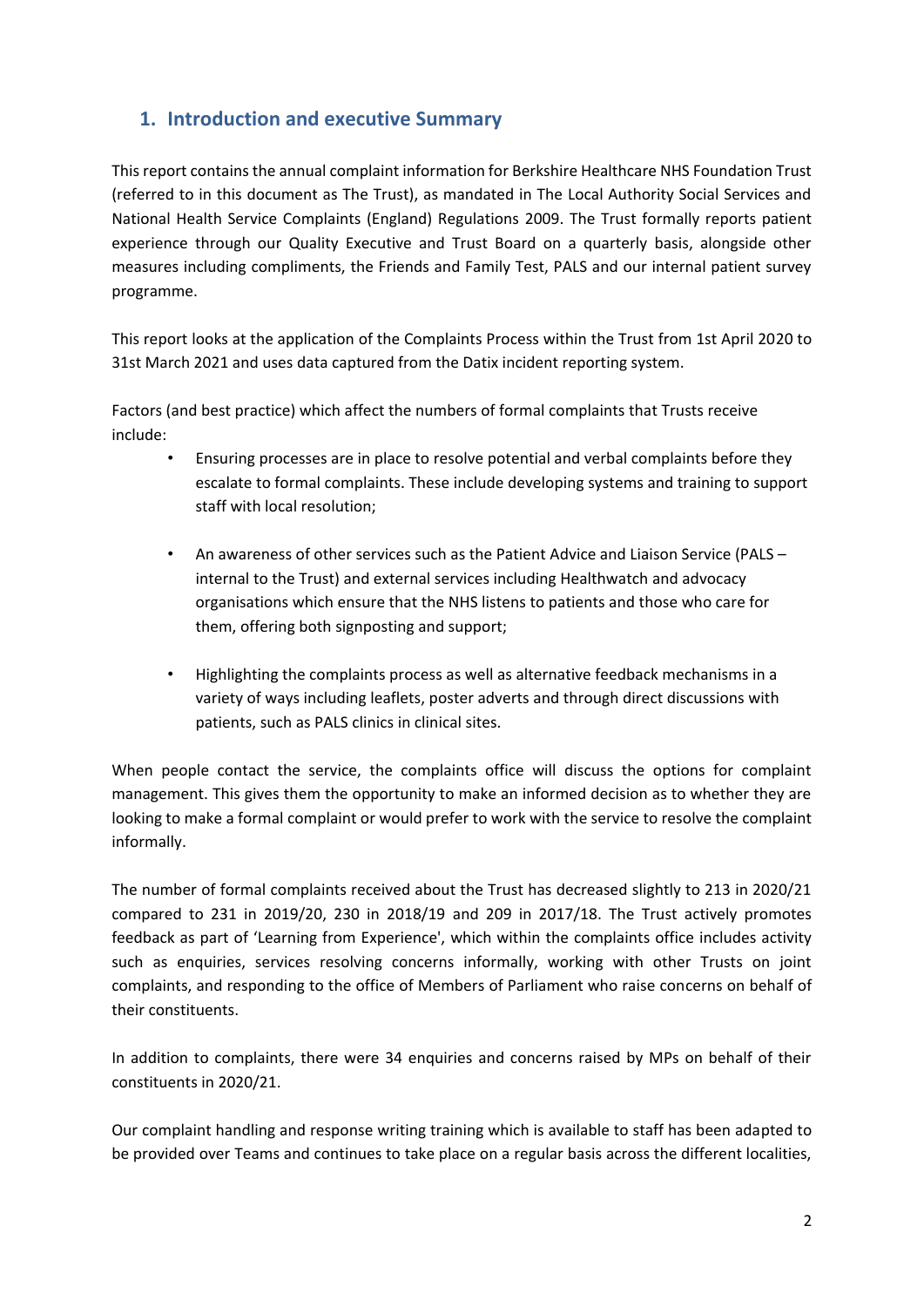in addition to bespoke, tailored training for specific teams which has taken place to staff groups and teams.

The past year, during the Covid pandemic, brought temporary changes to the complaints process for example the Complaints Office supporting Investigating Officers with compiling response to complaints, triaging complaints in a different way to escalate concerns about patient safety, and following a review, placing a small number of formal complaints on hold (or paused). All the complaints that were paused have since been responded to in full. The Parliamentary and Health Service Ombudsman (PHSO) has a backlog of 3000 cases to be reviewed and are responding to cases where they can have the most impact. Over the past year there have not been any cases taken forward for investigation by the PHSO (we have received 5 requests for further information and two requests to further attempt local resolution at a Trust Level).

The Trust had one breach in responding to a complaint within agreed timescale. The service carried out a review of the circumstances around the breach and have put actions in place locally to prevent this from happening again. The Trust continues to monitor the number of locally resolved and informal complaints through the quarterly Patient Experience Report. Complaint files are managed in real time and information is available on a dashboard that is accessible to the Divisional and Clinical Directors.

We have been unable to use the Model Hospital programme data as the data was not collated during 2020/21.

Care and treatment was the main subject of the most complaints received in 2020/21, with 47% (100) of all formal complaint received . Of these 47%:

- 66% ( 66) were about the clinical care received
- 11% ( 11) were about either delaying, or not making on onward specialist referral
- 7% (7) involved delays or not being visited
- 5% (5) were about mot been examined, or the examination not being thorough enough
- 3% (3) were about either not making a diagnosis, or making one that was incorrect

## **2. Complaints received – activity**

## **2.1 Overview**

During 2020/21, 213 formal complaints were received into the organisation**.** Table 1 evidences the number of formal complaints by service and compares them to the previous financial year. The information in this report excludes complaints which are led by an alternative organisation, unless specified.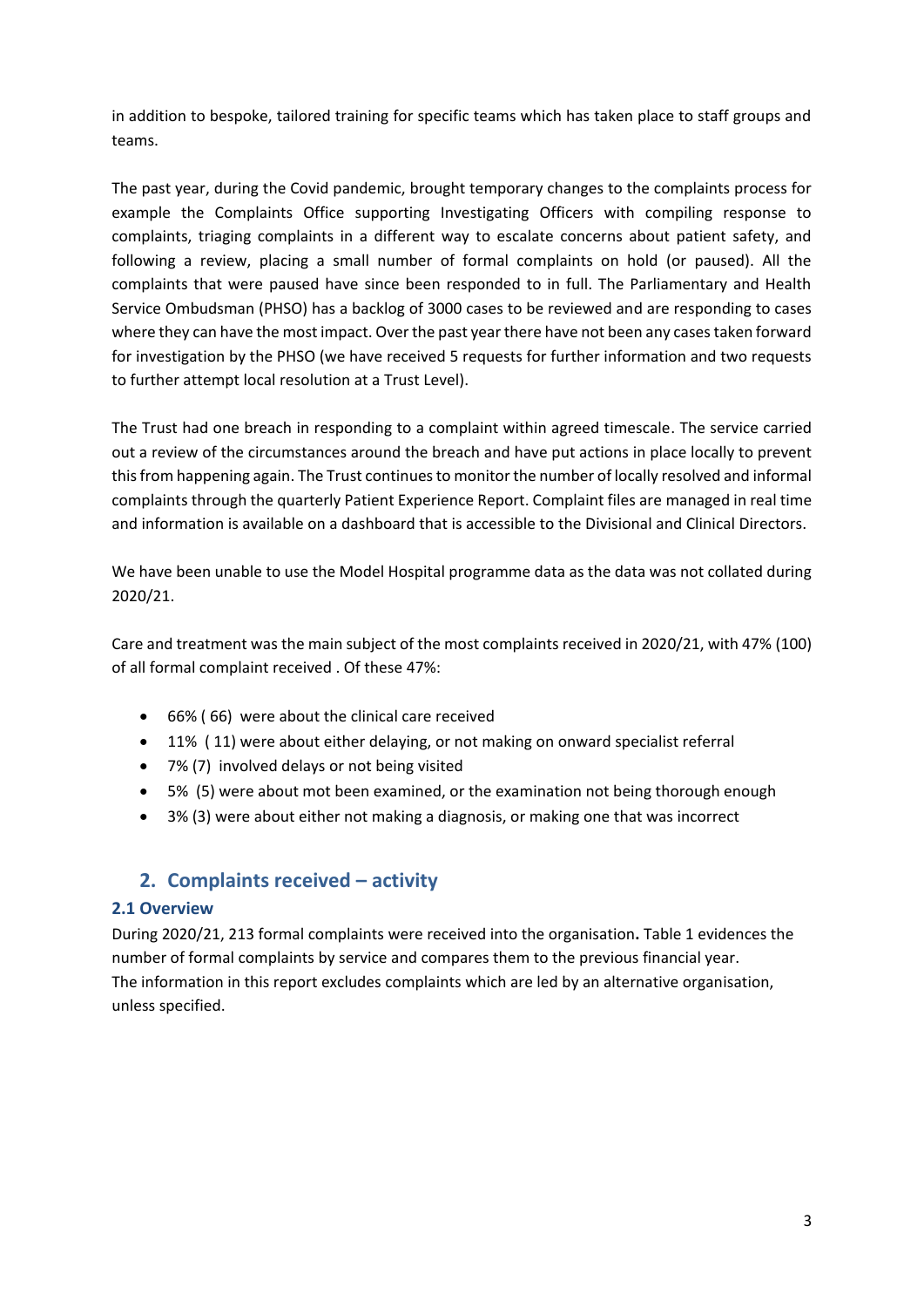## **Table 1: Formal complaints received**

|                                                                    | 2019-20        |                |                | 2020-21        |                             |                      |                |                |                |                |                             |                      |                    |
|--------------------------------------------------------------------|----------------|----------------|----------------|----------------|-----------------------------|----------------------|----------------|----------------|----------------|----------------|-----------------------------|----------------------|--------------------|
| <b>Service</b>                                                     | Q1             | Q <sub>2</sub> | Q <sub>3</sub> | Q <sub>4</sub> | <b>Total</b><br>for<br>year | % of<br><b>Total</b> | Q1             | Q <sub>2</sub> | Q <sub>3</sub> | Q <sub>4</sub> | <b>Total</b><br>for<br>year | % of<br><b>Total</b> | Change<br>(Annual) |
| CMHT/Care<br>Pathways                                              | 8              | 10             | 6              | 13             | 37                          | 16.02                | $\overline{4}$ | 11             | $\overline{7}$ | 12             | 34                          | 15.96                | $\downarrow$       |
| CAMHS -<br>Child and<br>Adolescent<br>Mental<br>Health<br>Services | 10             | 8              | 8              | $\overline{4}$ | 30                          | 12.99                | $\overline{2}$ | 3              | 3              | 6              | 14                          | 6.57                 | $\downarrow$       |
| Crisis<br>Resolution<br>& Home<br>Treatment<br>Team<br>(CRHTT)     | $\overline{2}$ | $\overline{2}$ | 4              | 6              | 14                          | 6.06                 | $\overline{4}$ | $\overline{2}$ | 3              | $\overline{4}$ | 13                          | 6.10                 | $\uparrow$         |
| Acute<br>Inpatient<br>Admissions<br>- Prospect<br>Park<br>Hospital | 5              | 3              | 7              | 6              | 21                          | 9.09                 | $\overline{7}$ | $\overline{4}$ | $\mathbf{1}$   | 9              | 21                          | 9.86                 | $\equiv$           |
| Community<br>Nursing                                               | $\overline{4}$ | 3              | 6              | $\overline{2}$ | 15                          | 6.49                 | $\overline{2}$ | $\mathbf 1$    | 5              | $\overline{2}$ | 10                          | 4.69                 | $\downarrow$       |
| Community<br>Hospital<br>Inpatient                                 | 6              | $1\,$          | 5              | $\overline{3}$ | 15                          | 6.49                 | 5              | 6              | 3              | 4              | 18                          | 8.45                 | $\uparrow$         |
| Common<br>Point of<br>Entry                                        | $\overline{2}$ | 6              | $\overline{2}$ | $\overline{2}$ | 12                          | 5.19                 | $\mathbf{1}$   | 1              | 3              | $\mathbf{1}$   | 6                           | 2.82                 | $\downarrow$       |
| Out of<br>Hours GP<br>Services                                     | 0              | $\mathbf{1}$   | 7              | $\mathbf{1}$   | 9                           | 3.9                  | 4              | 0              | 3              | $\mathbf{1}$   | 8                           | 3.76                 | $\downarrow$       |
| PICU -<br>Psychiatric<br>Intensive<br>Care Unit                    | 0              | 0              | $\mathbf{1}$   | 0              | 1                           | 0.43                 | $\overline{2}$ | 0              | 0              | $\overline{2}$ | 4                           | 1.88                 | $\uparrow$         |
| Urgent<br>Treatment<br>Centre                                      | $\mathbf 1$    | $\mathbf{1}$   | $\mathbf{1}$   | 0              | 3                           | 1.3                  | $\mathbf{1}$   | 0              | $\mathbf{1}$   | 0              | $\mathbf{2}$                | 0.94                 | $\downarrow$       |
| Older<br>Adults<br>Community<br>Mental<br>Health<br>Team           | $\mathbf{1}$   | $\pmb{0}$      | $\pmb{0}$      | $\mathbf 0$    | $\mathbf{1}$                | 0.43                 | $\mathbf{1}$   | $\mathbf{1}$   | $\mathbf{1}$   | $\overline{2}$ | 5                           | 2.35                 | $\uparrow$         |
| 13 other<br>services in<br>Q4                                      | 11             | 19             | 21             | 22             | 73                          | 31.6                 | 11             | 33             | 21             | 13             | 78                          | 36.62                | $\uparrow$         |
| Grand<br>Total                                                     | 50             | 54             | 68             | 59             | 231                         |                      | 44             | 62             | 51             | 56             | 213                         |                      |                    |

The table above demonstrates that the number of formal complaints for Crisis Resolution/Home Treatment Team (CRHTT), Acute adult inpatient wards, Out of Hours GP and Urgent treatment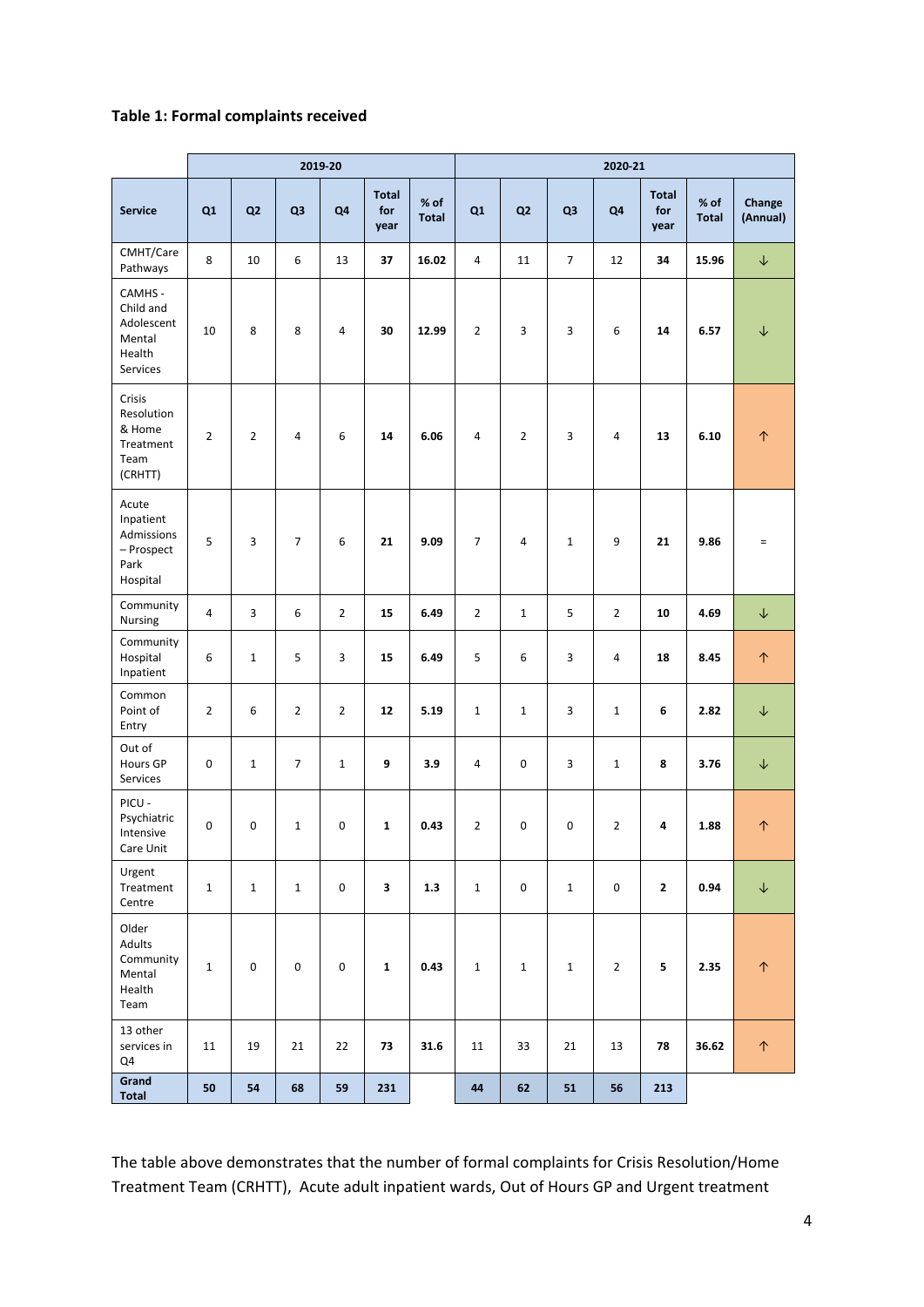Centre remained similar compared to last year whilst ). Whilst recognising the numbers are small there was an increase in complaints received in relation to Community Hospital Inpatients, PICU - Psychiatric Intensive Care Unit and Older Adults Community Mental Health Team compared with the previous year.

Community Nursing, Common Point of Entry (CPE), CAMHS and CMHT experienced decreases in the number of formal complaints received, with the most significant decreae being seen in complaints received in relation to CAMHS.

Table 2 below details the main themes of complaints and the percentage breakdown of these.

| Main subject of complaints                                 | Number of complaints | % of total complaints |
|------------------------------------------------------------|----------------------|-----------------------|
| Care and Treatment                                         | 100                  | 46.95                 |
| Communication                                              | 48                   | 22.54                 |
| Attitude of Staff                                          | 28                   | 13.15                 |
| Confidentiality                                            | 7                    | 3.29                  |
| <b>Medical Records</b>                                     | 6                    | 2.82                  |
| Medication                                                 | 5                    | 2.35                  |
| <b>Access to Services</b>                                  | 5                    | 2.35                  |
| Discharge Arrangements                                     | 4                    | 1.88                  |
| <b>Waiting Times for Treatment</b>                         | 3                    | 1.41                  |
| Abuse, Bullying, Physical, Sexual, Verbal                  | 3                    | 1.41                  |
| Other                                                      | 2                    | 0.94                  |
| Support Needs (Including Equipment, Benefits, Social Care) | 1                    | 0.47                  |
| Admission                                                  | 1                    | 0.47                  |

## **Table 2: Themes of Complaints received**

The main theme of complaints received during 2020/21 was care and treatment with 46.95%, and then communication with 22.54% and attitude of staff with 13.15%. This is compared to care and treatment accounting for 46.75% of formal complaints and 19.48% attitude of staff and 11.69% for communication received during 2019/20. In 2018/19 care and treatment was 51.74% and attitude of staff was 16.75%.

As detailed above care and treatment was the main subject of the most complaints received in 2020/21, with 47% of all formal complaint activity. Complaints received in relation to care and treatment are wide ranging and focus very much on individual circumstances and therefore it has not been possible to pick up themes or areas for specific action by services in relation to these. There were minimal complaints received in relation to Covid, which was helped by targeted communication from our inpatient wards (both in mental health and physical health) and communication around community based virtual appointments.

Of these 47%:

- 66% were about the clinical care received
- 11% were about either delaying, or not making on onward specialist referral
- 7% involved delays or not being visited
- 5% were about mot been examined, or the examination not being thorough enough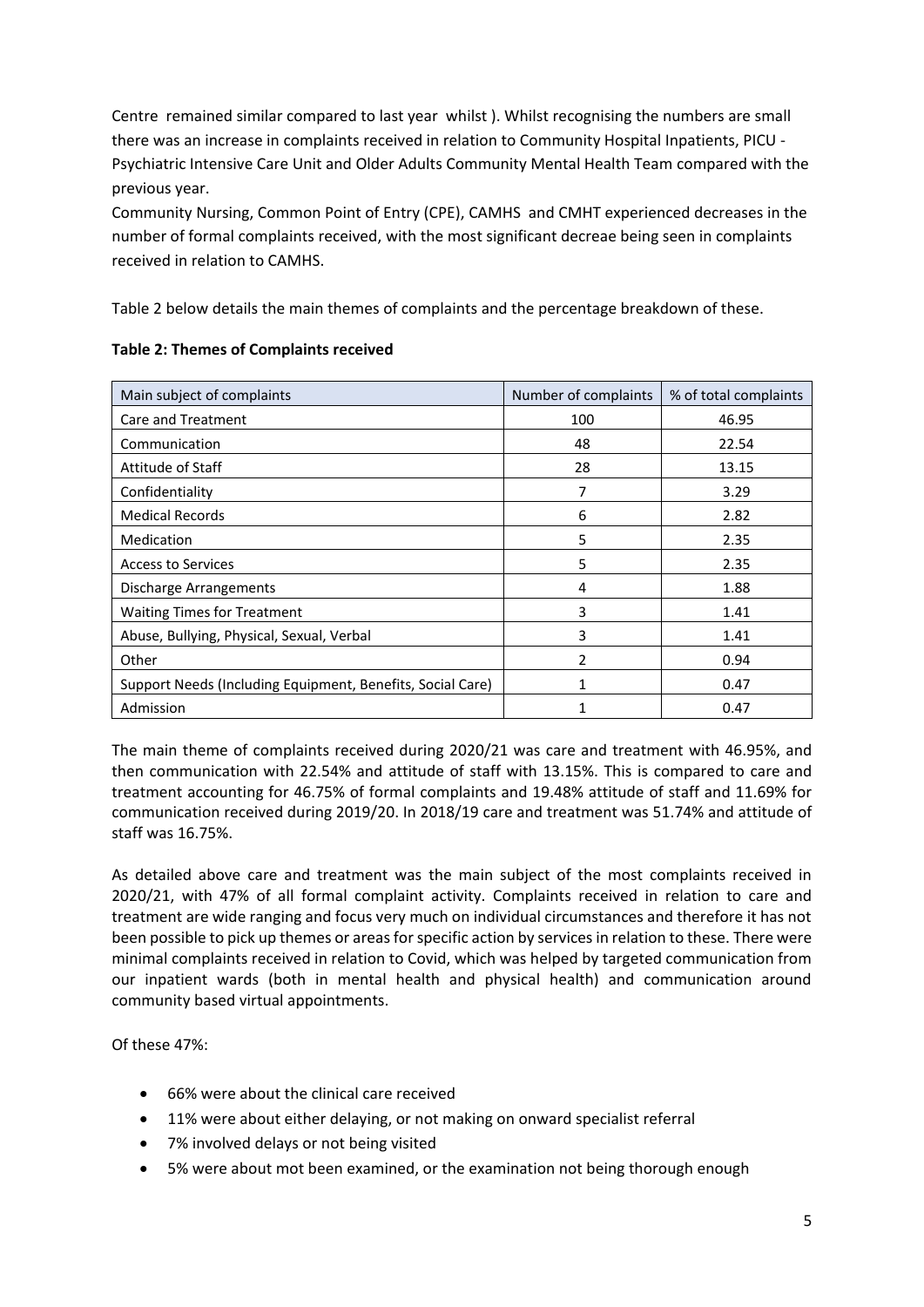• 3% were about either not making a diagnosis, or making one that was incorrect

23% of formal complaints were about communication, of these:

- 29% was about communication with other organisations
- 10% was about verbal communication (these were split across Adult Acute Admissions, CMHT, Community Nursing and CAMHS)
- 17% was about written communication (the majority of these (63%) of these complaints were from the same person)

There had been a notable decrease in complaints received about access and waiting times for CAMHS compared with previous years.

The following tables show a breakdown for 2020/21 of the formal complaints that have been received and where the service is based.

## **2.2 Mental Health service complaints**

Table 3 below details the mental health service complaints received, this shows that the main services where formal complaints are attributed to are CMHT and Adult acute Admissions wards. 43% of the complaints were about care and treatment (which is around the same as in 2019/20 and 2018/19 and an increase from 29.54% of mental health service complaints in 2017/18). Complaints about adult mental health services accounted for 52% of the total complaints received in 2020/21 compared to 64% in 2019/20.

| Service                                                   | Number of complaints |
|-----------------------------------------------------------|----------------------|
| A Place of Safety                                         | 2                    |
| Adult Acute Admissions - Bluebell Ward                    | 10                   |
| Adult Acute Admissions - Daisy Ward                       | 7                    |
| Adult Acute Admissions - Rose Ward                        | 2                    |
| Adult Acute Admissions - Snowdrop Ward                    | 2                    |
| <b>CMHT/Care Pathways</b>                                 | 34                   |
| CMHTOA/COAMHS - Older Adults Community Mental Health Team | 5                    |
| Common Point of Entry                                     | 6                    |
| <b>Complex Treatment for Veterans</b>                     | 1                    |
| Criminal Justice Liaison and Diversion Service - (CJLD)   | 2                    |
| Crisis Resolution and Home Treatment Team (CRHTT)         | 13                   |
| <b>Eating Disorders Service</b>                           | 1                    |
| <b>IMPACTT</b>                                            | 3                    |
| Older Adults Inpatient Service - Rowan Ward               | 1                    |
| PICU - Psychiatric Intensive Care - Sorrel Ward           | 4                    |
| Psychological Medicine Service                            | 2                    |
| <b>Talking Therapies</b>                                  | 1                    |
| Talking Therapies - Admin/Ops Team                        | 4                    |
| Talking Therapies - PWP Team                              | 1                    |

#### **Table 3: Mental Health Service complaints**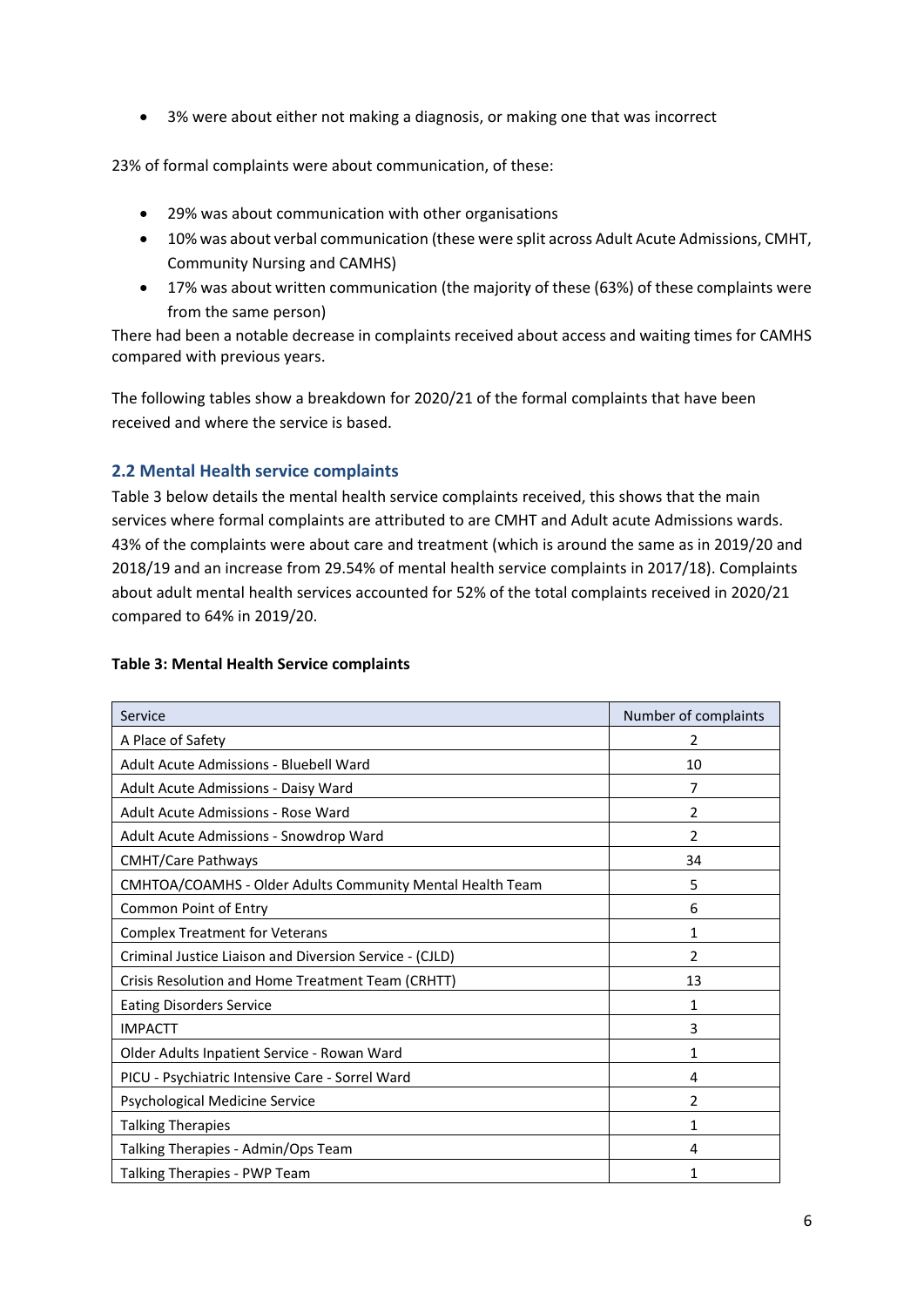| <b>Traumatic Stress Service</b> |     |
|---------------------------------|-----|
| Veterans TILS Service           |     |
| <b>Grand Total</b>              | 110 |

## **2.2.1 Mental Health Complaints by service**

The adult mental health services receiving higher numbers of formal complaints in 2020/21 are detailed further below.

## **Community Mental Health teams (CMHT)**

As detailed in table 4, within CMHT services most complaints were received regarding the services in West Berkshire (26%) and Slough (21%). In both service areas there were multiple complaints from the same patients.

Reading has seen an increase with 18% from 8% last year and compared to 27% in 2018/19. Wokingham CMHT also saw a sustained reduction to 12%, from 14% last year and 22% in 2018/19.

|                           | <b>Geographical Locality</b> |                |      |                |                    |         |       |  |  |  |  |
|---------------------------|------------------------------|----------------|------|----------------|--------------------|---------|-------|--|--|--|--|
| Main subject of           | <b>Brackn</b>                | Readi          | Slou | West           | Windsor, Ascot and | Wokingh | Grand |  |  |  |  |
| complaint                 | ell                          | ng             | gh   | <b>Berks</b>   | Maidenhead         | am      | Total |  |  |  |  |
| <b>Access to Services</b> |                              |                |      | 1              |                    | 1       | 2     |  |  |  |  |
| Attitude of Staff         | 1                            | $\overline{2}$ |      | 1              |                    |         | 4     |  |  |  |  |
| Care and                  |                              |                |      |                |                    |         |       |  |  |  |  |
| Treatment                 | 1                            | $\mathcal{P}$  | 4    | 5              |                    | 3       | 16    |  |  |  |  |
| Communication             | 3                            |                | 1    |                |                    |         | 5     |  |  |  |  |
| Confidentiality           |                              | $\overline{2}$ |      |                |                    |         | 3     |  |  |  |  |
| Discharge                 |                              |                |      |                |                    |         |       |  |  |  |  |
| Arrangements              |                              |                |      | $\overline{2}$ |                    |         | 2     |  |  |  |  |
| Medication                |                              |                | 2    |                |                    |         | C     |  |  |  |  |
| <b>Grand Total</b>        | 5                            | 6              | 7    | 9              | 3                  | 4       | 34    |  |  |  |  |

### **Table 4: CMHT complaints**

## **Adult mental health inpatients**

As detailed in table 5, 36% of complaints received by the acute adult admission wards were about clinical care/ care and treatment (compared to 57% last year); these were individual to specific patient circumstances.

This includes four complaints received in relation to Sorrel ward (compared to one in 2019/20). There was one complaint received about our Older Adult Mental Health Wards, which was for Rowan Ward, there were no complaints about Orchid Ward.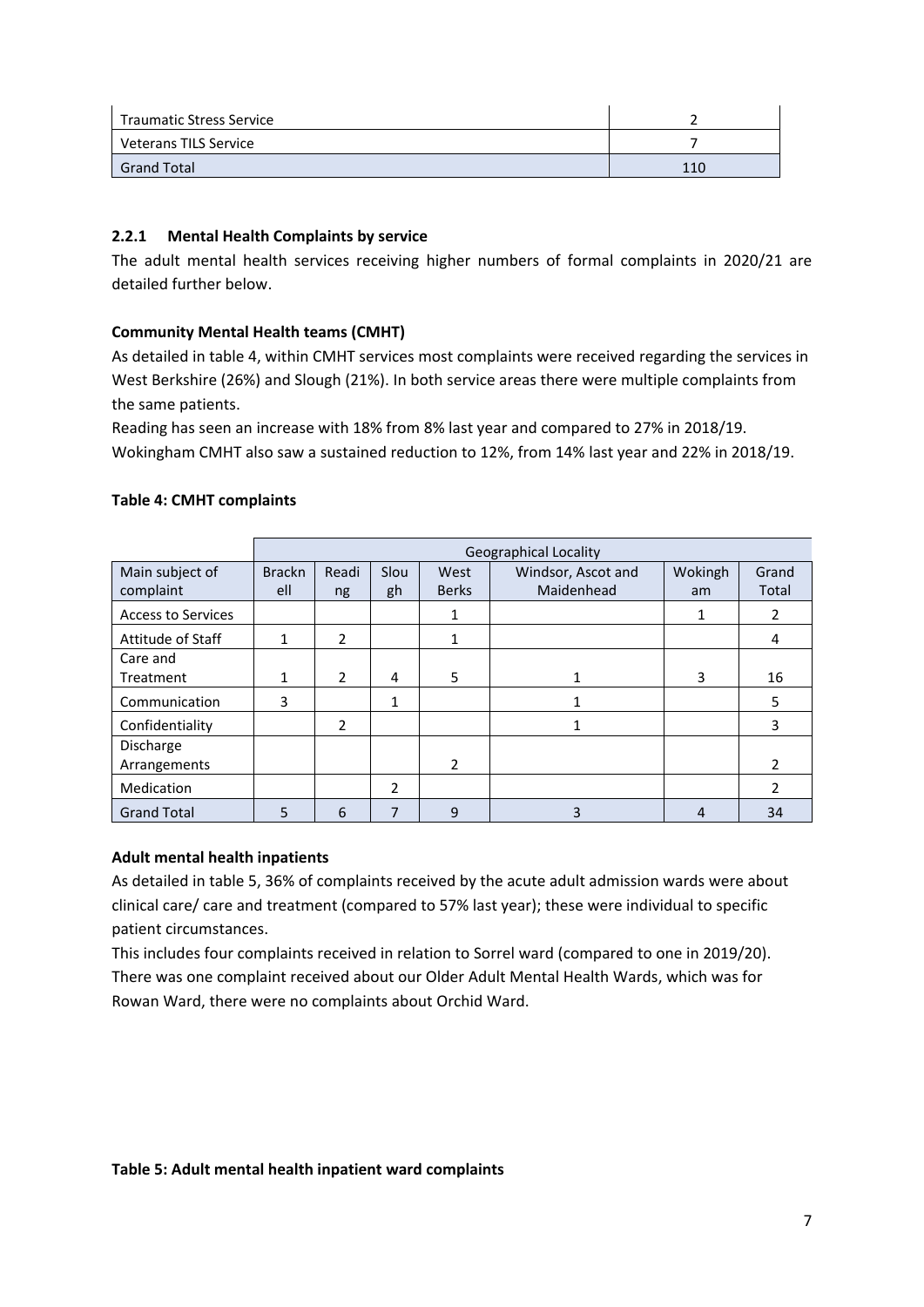|                           |                 |       | Ward |                    |                         |       |
|---------------------------|-----------------|-------|------|--------------------|-------------------------|-------|
|                           |                 |       |      | PICU - Psychiatric |                         |       |
|                           | <b>Bluebell</b> | Daisy | Rose | Snowdro            | Intensive Care - Sorrel | Grand |
| Main subject of complaint | Ward            | Ward  | Ward | p Ward             | Ward                    | Total |
| Alleged Abuse, Bullying,  |                 |       |      |                    |                         |       |
| Physical, Sexual, Verbal  |                 | 1     |      |                    |                         |       |
| Attitude of Staff         | 8               |       |      |                    |                         | 8     |
| Care and Treatment        | 2               | 3     |      |                    |                         | 9     |
| Communication             |                 | 3     |      |                    |                         |       |
| <b>Grand Total</b>        | 10              |       |      |                    |                         | 25    |

## **CRHTT**

Table 6 below demonstrates that there were 13 complaints received about CRHTT in 2020/21; similar number to the 14 received in 2019/20.

As with previous years, a higher percentage were in relation to services received in the West of the county and predominantly Reading where the main hub for the west is located.

## **Table: 6 CRHTT complaints**

|                           |                  | <b>Geographical Locality</b> |        |                   |           |                    |  |  |  |  |
|---------------------------|------------------|------------------------------|--------|-------------------|-----------|--------------------|--|--|--|--|
| Main subject of complaint | <b>Bracknell</b> | Reading                      | Slough | <b>West Berks</b> | Wokingham | <b>Grand Total</b> |  |  |  |  |
| Attitude of Staff         |                  |                              |        |                   |           |                    |  |  |  |  |
| Care and Treatment        |                  |                              |        |                   |           |                    |  |  |  |  |
| Communication             |                  |                              |        |                   |           |                    |  |  |  |  |
| Confidentiality           |                  |                              |        |                   |           |                    |  |  |  |  |
| <b>Grand Total</b>        |                  |                              |        |                   |           | 13                 |  |  |  |  |

## **Table 7: Older Adults Community Mental Health Service Complaints**

## **Older adult services**

There were 5 formal complaints about the Older Adults Community Mental Health Team received in 2020/21. This is compared with 1 in 2019/20 and 3 in 2018/19 (all of the complaints received in the three previous years have been about the Wokingham based service).

| Main subject of complaint | Slough | <b>West Berks</b> | Wokingham | <b>Grand Total</b> |
|---------------------------|--------|-------------------|-----------|--------------------|
| Communication             |        |                   |           |                    |
| <b>Medical Records</b>    |        |                   |           |                    |
| Medication                |        |                   |           |                    |
| <b>Grand Total</b>        |        |                   |           |                    |

## **2.3 Community Health Service Complaints**

24% of formal complaints received into the organisation in 2020/21 a reduction from 29% in both 2019/20 and 2018/19.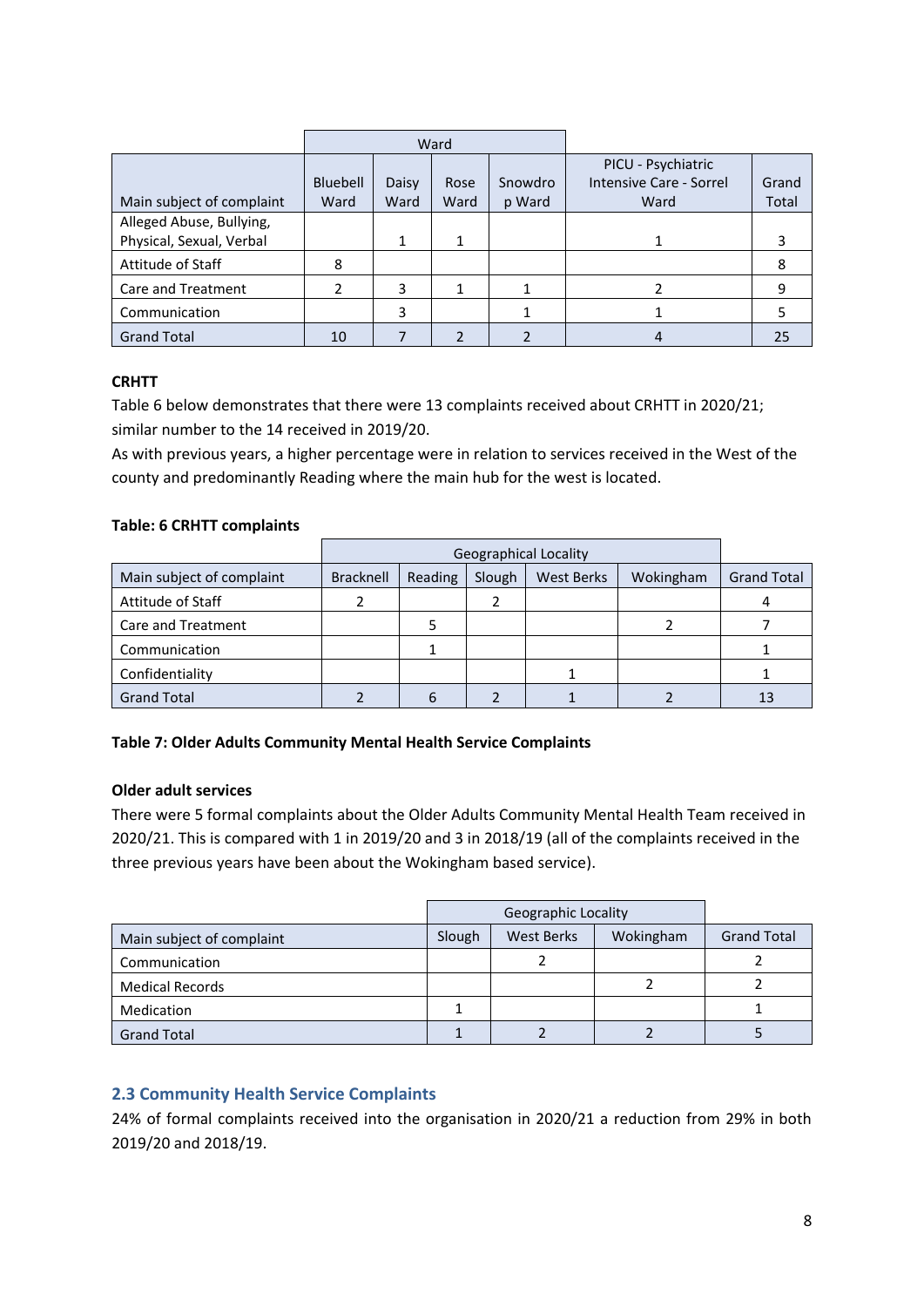Table 8 below details the community health service complaints received, this shows that the main services where formal complaints are attributed to are Community Inpatient services(35%, from 21%), WestCall out of hours services (15% from 13%) and Community Nursing (District Nursing 19% from 22%). 67% (compared to 56% last year) of the total community health service complaints were about care and treatment. There were no themes with complaints raised around specifics of care delivery and patient's individual circumstances.

|                                      |                |                |              |                | <b>Geographical Locality</b> |                |                |
|--------------------------------------|----------------|----------------|--------------|----------------|------------------------------|----------------|----------------|
|                                      | <b>Brac</b>    | Rea            | Slo          | West           | Windsor, Ascot and           | Wokin          | Grand          |
| Service                              | knell          | ding           | ugh          | <b>Berks</b>   | Maidenhead                   | gham           | Total          |
| <b>Community Dental Services</b>     |                |                |              | 1              |                              |                | $\mathbf{1}$   |
| <b>Community Hospital Inpatient</b>  |                |                |              |                |                              |                |                |
| Service - Donnington Ward            |                |                |              | 1              |                              |                | 1              |
| <b>Community Hospital Inpatient</b>  |                |                |              |                |                              |                |                |
| Service - Henry Tudor Ward           |                |                |              |                | 6                            |                | 6              |
| <b>Community Hospital Inpatient</b>  |                |                |              |                |                              |                |                |
| Service - Jubilee Ward               |                |                | 3            |                |                              |                | 3              |
| <b>Community Hospital Inpatient</b>  |                |                |              |                |                              |                |                |
| Service - Oakwood Ward               |                | 6              |              |                |                              |                | 6              |
| <b>Community Hospital Inpatient</b>  |                |                |              |                |                              |                |                |
| Service - Windsor Ward               |                |                |              |                |                              | $\overline{2}$ | $\overline{2}$ |
| Community Physiotherapy              |                | $\mathbf{1}$   |              |                |                              |                | $\mathbf{1}$   |
| <b>Community Respiratory Service</b> |                | $\mathbf{1}$   |              |                |                              |                | 1              |
| Continence                           |                |                |              | 1              |                              |                | $\mathbf{1}$   |
| <b>District Nursing</b>              | $\overline{2}$ | 4              | $\mathbf{1}$ | $\overline{2}$ |                              | 1              | 10             |
| Integrated Pain and Spinal Service   |                |                |              |                |                              |                |                |
| - IPASS                              |                |                |              |                |                              | 2              | 2              |
| Out of Hours GP Services             |                | $\overline{7}$ |              | 1              |                              |                | 8              |
| Phlebotomy                           |                |                |              | 1              |                              |                | $\mathbf{1}$   |
| Podiatry                             |                | $\overline{2}$ |              |                | 1                            |                | 3              |
| Rapid Response                       |                |                |              | 1              |                              | 1              | 2              |
| Sexual Health                        |                |                | 1            |                |                              |                | $\mathbf{1}$   |
| <b>Tissue Viability</b>              |                |                |              |                | 1                            |                | 1              |
| <b>Urgent Treatment Centre</b>       |                |                |              | 2              |                              |                | $\overline{2}$ |
| <b>Grand Total</b>                   | $\overline{2}$ | 21             | 5            | 10             | 8                            | 6              | 52             |

## **Table 8: Community Health Service Complaints**

## **2.3.1 Community Health Complaints by service**

The top 3 community services receiving formal complaints in 2020/21 are detailed further below.

#### **Community Nursing**

As detailed in Table 9; 7 of the 10 complaints were regarding care and treatment, review of these has not identified any themes.

#### **Table 9: Community Nursing Service complaints**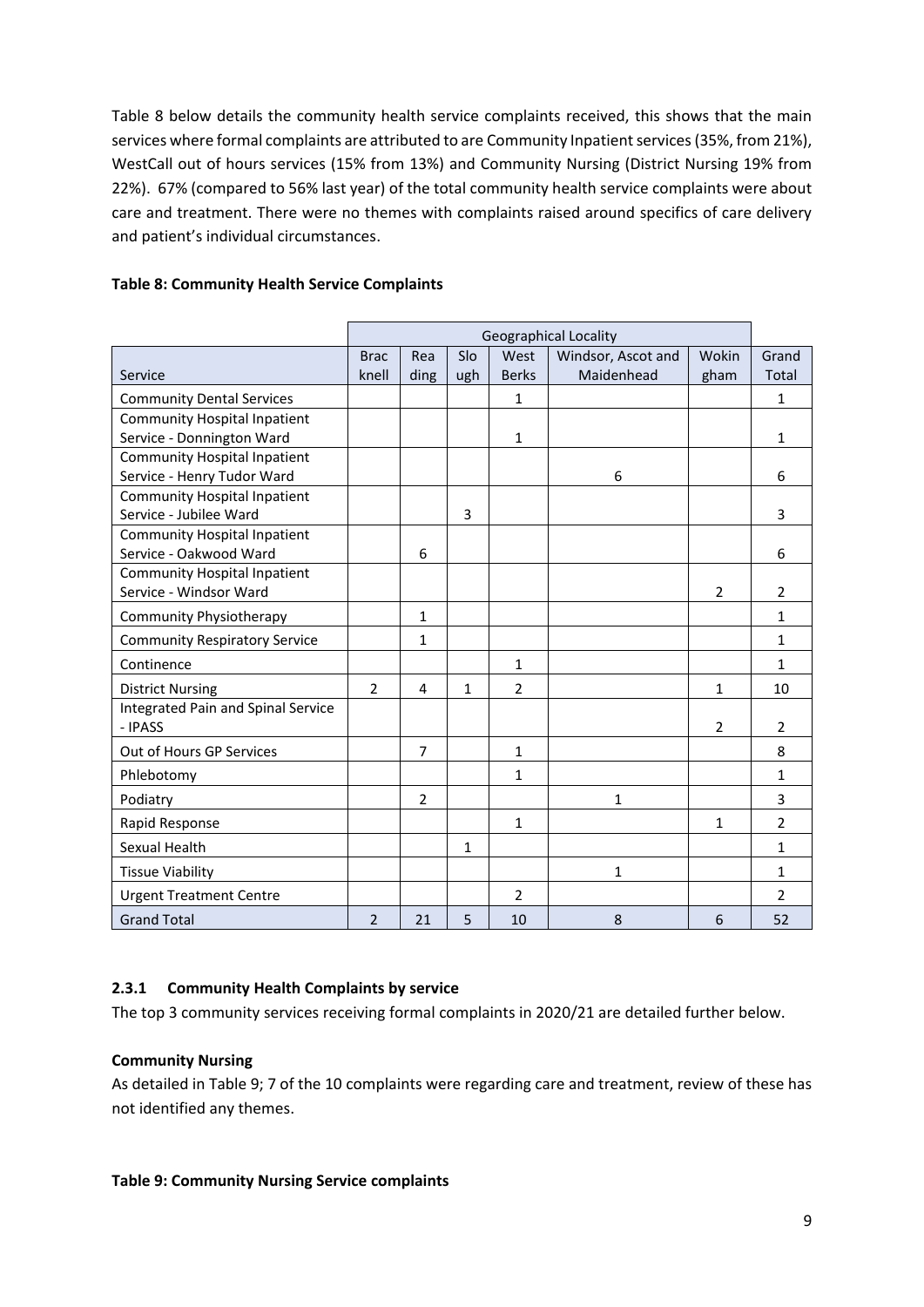|                           |           | <b>Geographical Locality</b> |        |            |           |                    |  |  |  |  |
|---------------------------|-----------|------------------------------|--------|------------|-----------|--------------------|--|--|--|--|
| Main subject of complaint | Bracknell | Reading                      | Slough | West Berks | Wokingham | <b>Grand Total</b> |  |  |  |  |
| Attitude of Staff         |           |                              |        |            |           |                    |  |  |  |  |
| Care and Treatment        |           |                              |        |            |           |                    |  |  |  |  |
| Communication             |           |                              |        |            |           |                    |  |  |  |  |
| <b>Grand Total</b>        |           |                              |        |            |           | 10                 |  |  |  |  |

#### **Community Health Inpatient Wards**

#### **Table 10: Community Health Inpatient Ward Complaints**

|                    |            | Ward        |         |               |         |       |  |  |  |  |  |  |
|--------------------|------------|-------------|---------|---------------|---------|-------|--|--|--|--|--|--|
| Main subject of    | Donnington | Henry Tudor | Jubilee | Oakwood       | Windsor | Grand |  |  |  |  |  |  |
| complaint          | Ward       | Ward        | Ward    | Ward          | Ward    | Total |  |  |  |  |  |  |
| Attitude of Staff  |            |             | 1       |               |         |       |  |  |  |  |  |  |
| Care and Treatment |            | 4           |         | 4             |         | 10    |  |  |  |  |  |  |
| Communication      |            |             |         | $\mathcal{P}$ |         | 5     |  |  |  |  |  |  |
| Discharge          |            |             |         |               |         |       |  |  |  |  |  |  |
| Arrangements       |            | 1           |         |               |         |       |  |  |  |  |  |  |
| Medication         |            |             |         |               |         |       |  |  |  |  |  |  |
| <b>Grand Total</b> |            | 6           |         | 6             |         | 18    |  |  |  |  |  |  |

The number of formal complaints for Community Inpatient Wards has increased from 15 last year, 17 in 2018/19 and 11 in 2017/18.

Care and treatment continue as the main subject for complaints received about Community Inpatient wards. Both Henry Tudor Ward and Oakwood Ward were attributable for 33% of the formal complaints received. There were no themes for the complaints about these wards.

There were no formal complaints received about Ascot Ward and Highclere Ward in 2020/21.

#### **WestCall Out of Hours GP Service**

As shown in Table 11 WestCall received 8 complaints in 2020/21, a reduction from 9 complaints in 2019/20 and 17 in 2018/19.

The complaints for the out of hours GP service were found to be about care and treatment, confidentiality, and medication.

#### **Table 11: WestCall Out of Hours GP Service complaints**

|                           |         | <b>Geographical Locality</b> |                    |
|---------------------------|---------|------------------------------|--------------------|
| Main subject of complaint | Reading | <b>West Berks</b>            | <b>Grand Total</b> |
| Care and Treatment        |         |                              |                    |
| Confidentiality           |         |                              |                    |
| Medication                |         |                              |                    |
| <b>Grand Total</b>        |         |                              |                    |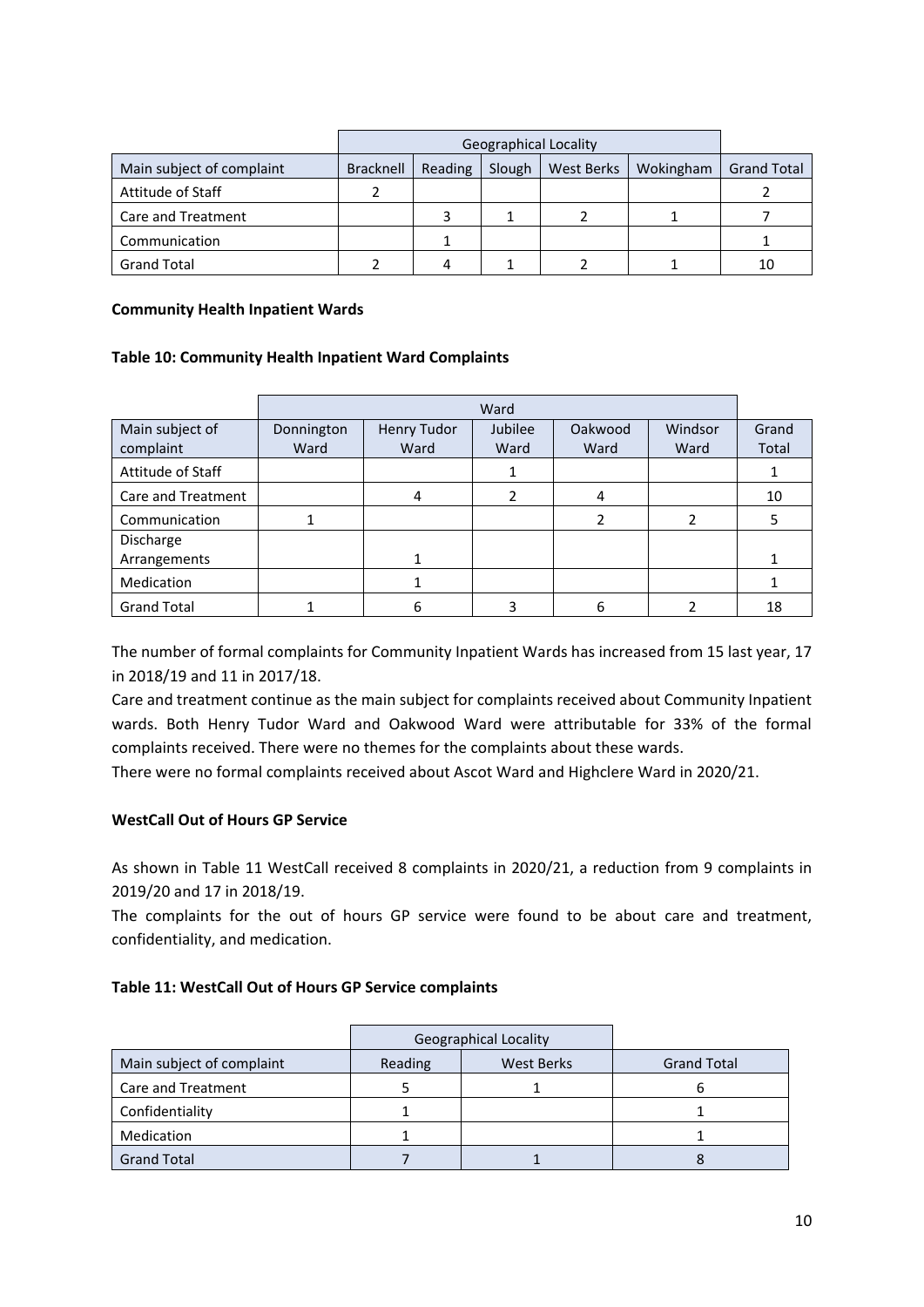## **2.4 Children, Young People and Families**

Table 12 below details the children, young people and families' complaints received, with 21% of all complaints received attributable to these services. The main services where formal complaints are attributed to our Health Visiting service (it is worth noting that 14 complaints were from the same person).

|                                                                  |                  | <b>Geographical Locality</b> |             |            |                      |                                  |                |                |  |  |  |  |  |
|------------------------------------------------------------------|------------------|------------------------------|-------------|------------|----------------------|----------------------------------|----------------|----------------|--|--|--|--|--|
| Service                                                          | <b>Bracknell</b> | Ot<br>he<br>r                | Rea<br>ding | Slo<br>ugh | West<br><b>Berks</b> | Windsor, Ascot<br>and Maidenhead | Wokin<br>gham  | Grand<br>Total |  |  |  |  |  |
| <b>Adolescent Mental Health</b><br>Inpatients - Willow House     |                  |                              |             |            |                      |                                  | 3              | 3              |  |  |  |  |  |
| <b>CAMHS - AAT</b>                                               |                  |                              | 1           |            | 1                    | 1                                |                | 3              |  |  |  |  |  |
| CAMHS - ADHD                                                     |                  |                              |             |            | $\overline{2}$       |                                  |                | $\overline{2}$ |  |  |  |  |  |
| CAMHS - Anxiety and<br>Depression Pathway                        | 1                |                              | 1           |            |                      |                                  |                | 2              |  |  |  |  |  |
| CAMHS - Child and<br><b>Adolescent Mental Health</b><br>Services | 1                |                              |             |            |                      |                                  |                | 1              |  |  |  |  |  |
| <b>CAMHS - Rapid Response</b>                                    |                  |                              |             |            |                      | $\mathbf{1}$                     |                | 1              |  |  |  |  |  |
| <b>CAMHS - Specialist</b><br><b>Community Teams</b>              |                  |                              | 2           |            | 2                    |                                  |                | 4              |  |  |  |  |  |
| Children's Speech and<br>Language Therapy - CYPIT                |                  |                              | 3           |            |                      |                                  |                | 3              |  |  |  |  |  |
| Common Point of Entry<br>(Children)                              |                  | 1                            |             |            | 1                    |                                  | 1              | 3              |  |  |  |  |  |
| <b>Community Paediatrics</b>                                     |                  |                              |             | 1          |                      |                                  |                | 1              |  |  |  |  |  |
| <b>Health Visiting</b>                                           | 3                |                              | 5           |            | 11                   |                                  | $\overline{2}$ | 21             |  |  |  |  |  |
| <b>Grand Total</b>                                               | 5                | 1                            | 12          | 1          | 17                   | $\mathcal{P}$                    | 6              | 44             |  |  |  |  |  |

#### **Table 12: Children, Young People and Family Service Complaints**

#### **CAMHS**

Child and Adolescent Mental Health Services received 13 complaints in 2020/21 compared to 31 in 2019/20, 25 in 2018/19 and 26 received in 2017/18. This is reflective of the hard work that has taken place including the CAMHS Urgent Care Service which continues to bring positive clinical outcomes for young people. CAMHS have worked hard over the past three years to improve the support offered to 'waiters', with the aim of improving communication with the young people who are waiting to be seen and their cares. In addition to this, there is more signposting to services such as the Emotional Health Academy and parent support services.

Access to CAMHS services was the main subject of 1 complaint compared to 7 2019/20 and 3 formal complaints in 2018/19. There were no formal complaints about the attitude of staff in 2020/21 compared to 2 in each of the previous 2 years and there was a reduction in complaints about communication with 3 compared with 4 in the previous year.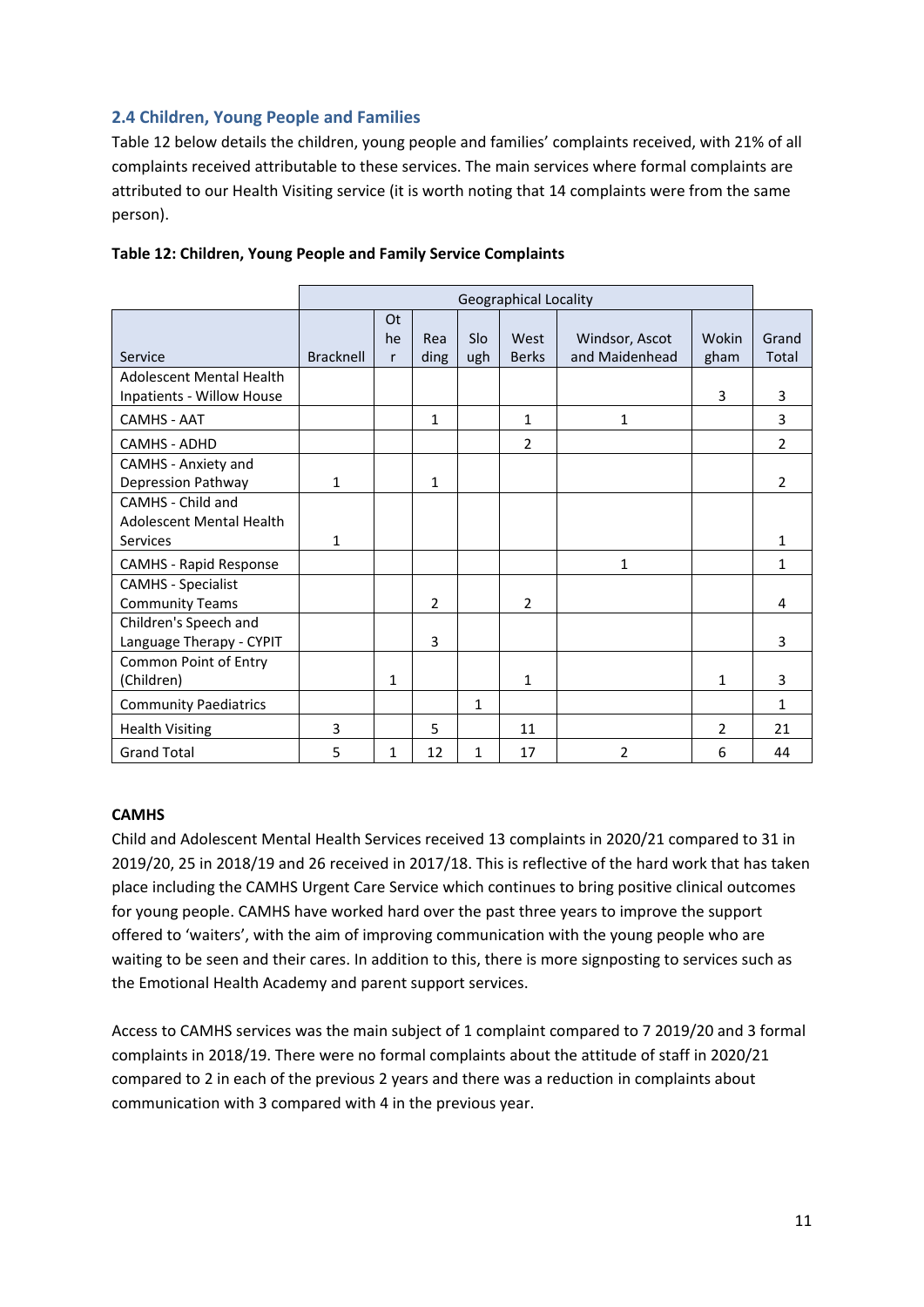The community CAMH Services have been separated out on the reporting system Datix (AAT, ADHD, Anxiety and Depression Pathway, Rapid Response and Specialist Community Teams), and the table below shows the activity for these services combined.

|                           |                | <b>Geographical Locality</b> |              |                    |       |  |  |  |  |  |  |
|---------------------------|----------------|------------------------------|--------------|--------------------|-------|--|--|--|--|--|--|
|                           | <b>Brackne</b> | Readin                       | West         | Windsor, Ascot and | Grand |  |  |  |  |  |  |
| Main subject of complaint |                | g                            | <b>Berks</b> | Maidenhead         | Total |  |  |  |  |  |  |
| <b>Access to Services</b> |                |                              |              |                    |       |  |  |  |  |  |  |
| Care and Treatment        |                | ำ                            |              |                    | 6     |  |  |  |  |  |  |
| Communication             |                |                              |              |                    |       |  |  |  |  |  |  |
| Discharge Arrangements    |                |                              |              |                    |       |  |  |  |  |  |  |
| <b>Waiting Times for</b>  |                |                              |              |                    |       |  |  |  |  |  |  |
| Treatment                 |                |                              | 2            |                    |       |  |  |  |  |  |  |
| <b>Grand Total</b>        |                |                              |              |                    | 13    |  |  |  |  |  |  |

## **Table 13: Community CAMHS Complaints**

## **3 Complaints closed – activity**

As part of the process of closing a formal complaint, a decision is made around whether the complaint is found to have been upheld, or well-founded (referred to as an outcome). Table 13 shows the outcome of complaints.

### **Table 14: Outcome of closed formal complaints**

|                                        |              |                |                | 2019-20     |                |             | 2020-21      |                |                |                |                |             |                    |
|----------------------------------------|--------------|----------------|----------------|-------------|----------------|-------------|--------------|----------------|----------------|----------------|----------------|-------------|--------------------|
| <b>Outcome</b>                         | Q1           | Q <sub>2</sub> | Q <sub>3</sub> | Q4          | <b>Total</b>   | %<br>19/20  | Q1           | Q <sub>2</sub> | Q <sub>3</sub> | Q4             | <b>Total</b>   | %<br>20/21  | Change<br>(Annual) |
| Case not<br>pursued by<br>complainant  | $\mathbf 0$  | $\mathbf 0$    | 0              | $\mathbf 0$ | 0              | $\mathbf 0$ | $\mathbf{1}$ | $\mathbf{1}$   | $\mathbf 0$    | $\mathbf 0$    | $\overline{2}$ | 1.83        | $\uparrow$         |
| Consent not<br>granted                 | $\mathbf{1}$ | $\mathbf 0$    | 0              | $\mathbf 0$ | $\mathbf{1}$   | 0.45        | 0            | 0              | $\overline{2}$ | $\mathbf 0$    | $\overline{2}$ | 0.45        |                    |
| Local<br>Resolution                    | $\mathbf{1}$ | $\mathbf{1}$   | 0              | 0           | $\overline{2}$ | 1.92        | $\mathbf 0$  | 0              | $\mathbf 0$    | $\mathbf 0$    | $\mathbf 0$    | 0           | $\downarrow$       |
| Managed<br>through SI<br>process       | 0            | $\mathbf 0$    | 0              | $\mathbf 0$ | 0              | $\mathbf 0$ | $\mathbf 0$  | $\mathbf{1}$   | $\mathbf{1}$   | $\mathbf 0$    | $\overline{2}$ | 0           |                    |
| Referred to<br>another<br>organisation | $\mathbf{1}$ | $\mathbf 0$    | 0              | $\mathbf 0$ | $\mathbf{1}$   | 0.45        | $\mathbf 0$  | $\mathbf 0$    | $\mathbf 0$    | $\mathbf 0$    | $\mathbf 0$    | $\mathbf 0$ | $\downarrow$       |
| Not Upheld                             | 16           | 20             | 23             | 24          | 83             | 37.56       | 9            | 25             | 19             | 18             | 71             | 33.51       | $\downarrow$       |
| Partially<br>Upheld                    | 17           | 22             | 28             | 23          | 90             | 40.72       | 13           | 34             | 20             | 28             | 95             | 46.33       | $\uparrow$         |
| Upheld                                 | 11           | 13             | 10             | 9           | 43             | 19.46       | 12           | 6              | $\mathbf 0$    | $\overline{7}$ | 25             | 17.88       | $\downarrow$       |
| Disciplinary<br>Action<br>required     | $\mathbf 0$  | $\mathbf{1}$   | 0              | $\mathbf 0$ | $\mathbf{1}$   | 0.45        | $\mathbf 0$  | $\mathbf 0$    | $\mathbf 0$    | $\mathbf 0$    | $\mathbf 0$    | 0           | $\downarrow$       |
| <b>Grand Total</b>                     | 47           | 57             | 61             | 56          | 221            |             | 35           | 67             | 42             | 53             | 197            |             |                    |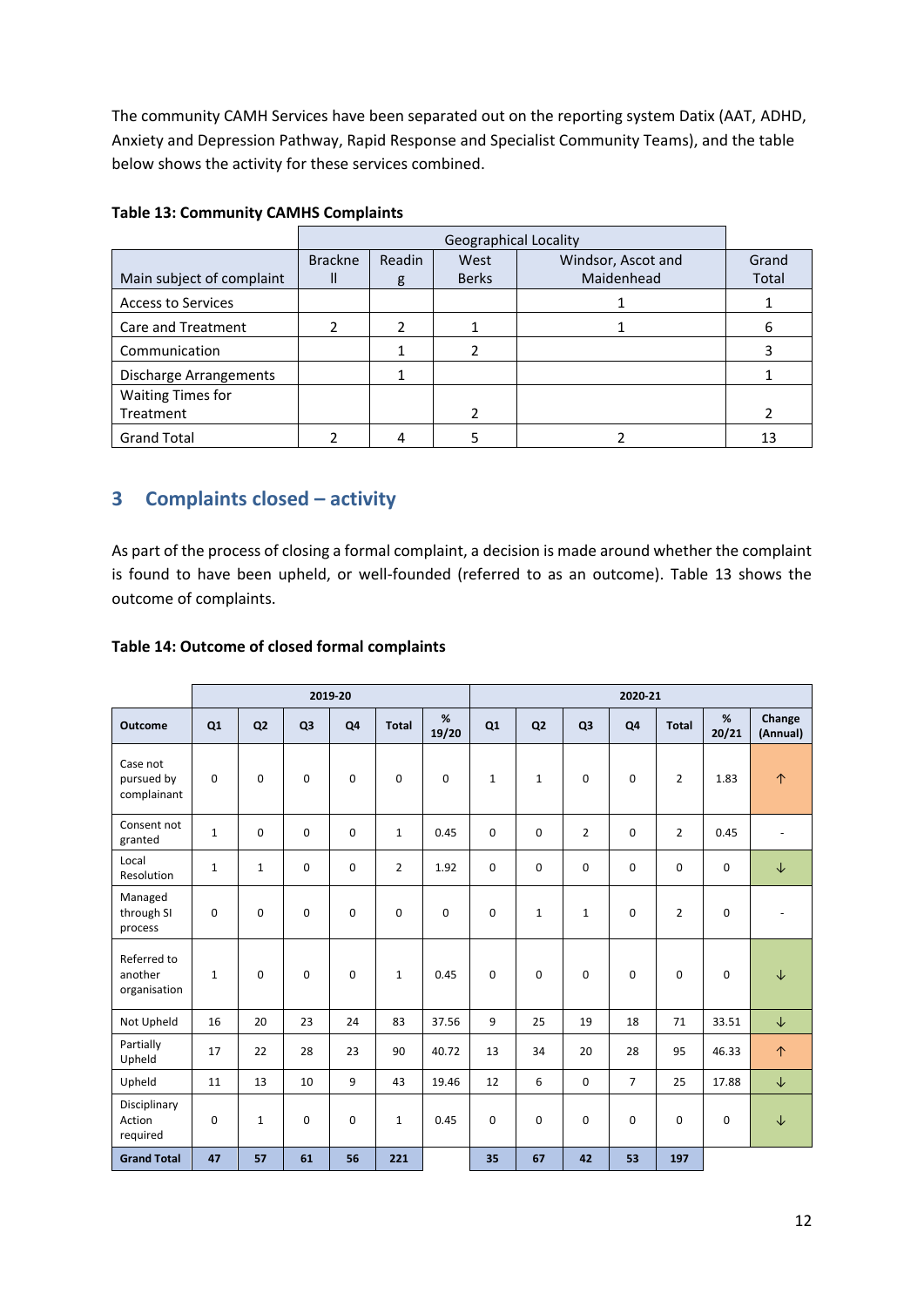The national reporting statistics for 2020-21 have not yet been published (delayed due to the pandemic).

Complaints can cover several services and issues which are investigated as individual points which contributes towards higher partially upheld outcomes.

Weekly open complaints situation reports (SITREP) sent to Clinical Directors, as well as on-going communication with the Complaints Office throughout the span of open complaints to keep them on track as much as possible.

**Table 15 – Response rate within timescale negotiated with complainant**

| 2020-21<br>2019-20 |     |                | 2018-19 |                |                |                | 2017-18        |     |     |                | 2016-17        |     |                |                |                |                |                |                |                |
|--------------------|-----|----------------|---------|----------------|----------------|----------------|----------------|-----|-----|----------------|----------------|-----|----------------|----------------|----------------|----------------|----------------|----------------|----------------|
| Q4                 | Q3  | Q <sub>2</sub> | Q1      | Q <sub>4</sub> | Q <sub>3</sub> | Q <sub>2</sub> | Q <sub>1</sub> | Q4  | Q3  | Q <sub>2</sub> | Q <sub>1</sub> | Q4  | Q <sub>3</sub> | Q <sub>2</sub> | Q <sub>1</sub> | Q <sub>4</sub> | Q <sub>3</sub> | Q <sub>2</sub> | Q <sub>1</sub> |
| 100                | 100 | 99             | 100     | 100            | 98             | 100            | 100            | 100 | 100 | 100            | 100            | 100 | 100            | 100            | 100            | 100            | 100            | 100            | 100            |

During quarter two the Trust had one instance of not responding to a complainant in the agreed timescale. The service has put actions in place locally to stop this from recurring.

## **4 Complaints as a mechanism for change – learning**

An external audit took place during Quarter 4 which demonstrated that the Complaints function is responsive and offers a high-quality service. A management action has been taken forward to triangulate patient experience information with other quality and performance data to further improve the quality and safety of patient care.

The Divisions monitor the outcomes and learning from complaints within their Patient Safety and Quality Meetings. From Quarter one 2020/21 a Patient Safety, Experience and Learning Group will take place on a weekly basis, further learning will be shared and disseminated in a Trust wide learning newsletter.

## **5 Parliamentary and Health Service Ombudsman**

The Parliamentary and Health Service Ombudsman (PHSO) are independent of the NHS and facilitate the second stage of the complaints process. The table below shows Trust activity with the PHSO.

| <b>Month</b><br>open | <b>Service</b>                            | <b>Month</b><br>closed | <b>Current Stage</b>                                                                   |
|----------------------|-------------------------------------------|------------------------|----------------------------------------------------------------------------------------|
| Dec-18               | <b>Psychological Medicines</b><br>Service | Open                   | <b>Investigation Underway</b>                                                          |
| Nov-19               | <b>CAMHS</b>                              | Open                   | PHSO have requested information to aid their decision on whether they will investigate |
| Mar-20               | <b>CMHT/Care Pathways</b>                 | Open                   | Underway                                                                               |
| Sept 20              | <b>CPE</b>                                | n/a                    | PHSO have requested information to aid their decision on whether they will investigate |
| Oct 20               | <b>CMHT/Care Pathways</b>                 | n/a                    | PHSO have requested information to aid their decision on whether they will investigate |
| Oct 20               | <b>CMHT/Care Pathways</b>                 | n/a                    | PHSO have requested information to aid their decision on whether they will investigate |

## **Table 16: PHSO activity**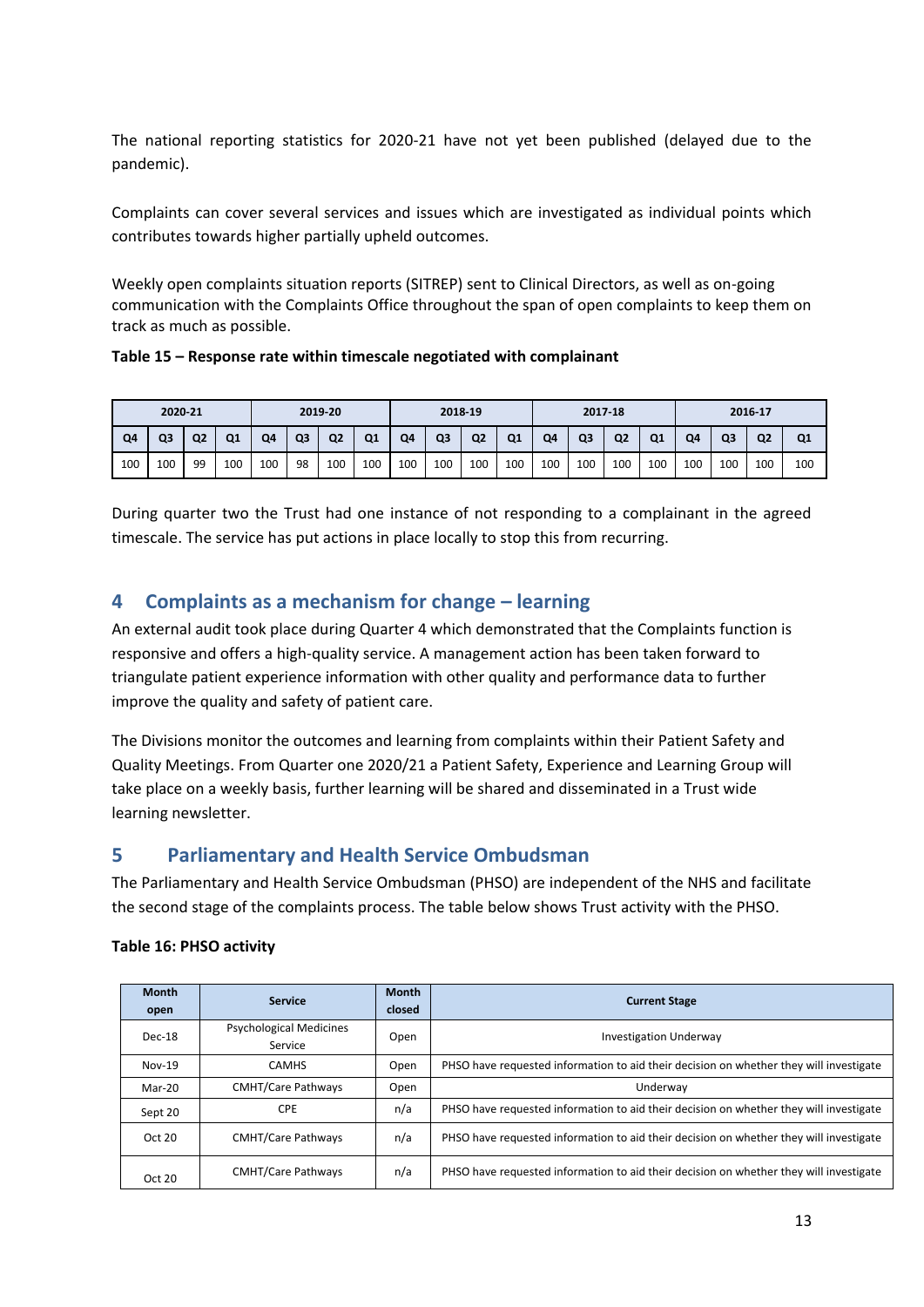| Oct 20 | <b>Community Inpatient Services</b> | Open | PHSO have requested we have a final meeting with family                                                         |
|--------|-------------------------------------|------|-----------------------------------------------------------------------------------------------------------------|
| Nov 20 | <b>CMHT/Care Pathways</b>           | Open | PHSO have requested we attempt to reach resolution with mother of patient who has<br>not given consent to share |
| Jan 21 | <b>Community Inpatient Services</b> | n/a  | PHSO have requested information to aid their decision on whether they will investigate                          |
| Feb 21 | <b>Community Inpatient Services</b> | n/a  | PHSO have requested information to aid their decision on whether they will investigate                          |

The PHSO advised that the COVID-19 pandemic has had a significant impact on their workforce, along with delays by Trusts in responding to enquiries. At the end of March 2021, there was a queue of over 3,000 complaints waiting to be reviewed so they have decided to focus on the more serious complaints about health services in which people may have faced a more significant impact and where they can make the biggest difference. For other complaints (where someone has faced less of an impact) they will consider whether there is anything they can do to help resolve things quickly, but if not, they will close the complaint.

## **6 Multi-agency working**

In addition to the complaints detailed in the report, the Trust monitors the number of multi-agency complaints they contribute to, but are not the lead organisation (such as NHS England and Acute Trusts). Table 17 below details this activity.

| <b>Organisation</b> | Service                                         | Summary of element of complaint relating to Berkshire Healthcare<br>services                                                                                                                                                                      |
|---------------------|-------------------------------------------------|---------------------------------------------------------------------------------------------------------------------------------------------------------------------------------------------------------------------------------------------------|
| CCG - West          | <b>District Nursing</b>                         | Carer wishes to know how a hospital referral for a routine pressure sore<br>in September can be ignored for 3 months                                                                                                                              |
| CCG - West          | CAMHS -<br>Anxiety and<br>Depression<br>Pathway | Following suicide attempts family feel their child has been failed                                                                                                                                                                                |
| CCG - East          | CAMHS -<br>Specialist<br>Community<br>Teams     | Following a F2F video assessment, pt received a call to say there would<br>be no package of care and no medication. Family believe this is because<br>pt is soon to be 18                                                                         |
| <b>SCAS</b>         | Out of Hours<br><b>GP Services</b>              | Patient spoke with 111 and OOH GP and asked that details of her call<br>were not shared with her own GP. 111 said they'd put a note on the<br>system but OOH GP said it automatically happens                                                     |
| CCG - West          | Common Point<br>of Entry                        | Family feel the pt has no support from services. Says CBT is felt to be<br>inappropriate for the pt due to anger issues. Medication issues. Family<br>wish to see a review of MH treatment for autistic adults so they have<br>access to services |
| CCG - East          | East Berkshire<br>Wheelchair<br>Service         | Pt unhappy that CCG no longer allow electric and manually operated<br>wheelchairs and that following a review he has been told to keep his<br>electric wheel chair and send back the manual one                                                   |
| <b>NHS England</b>  | Out of Hours<br><b>GP Services</b>              | Diagnosis of UTI given by WestCall Dr operation to remove cyst on ovary<br>performed requiring 2 surgeries within 4 days                                                                                                                          |

## **Table 17: Formal complaints led by other organisations**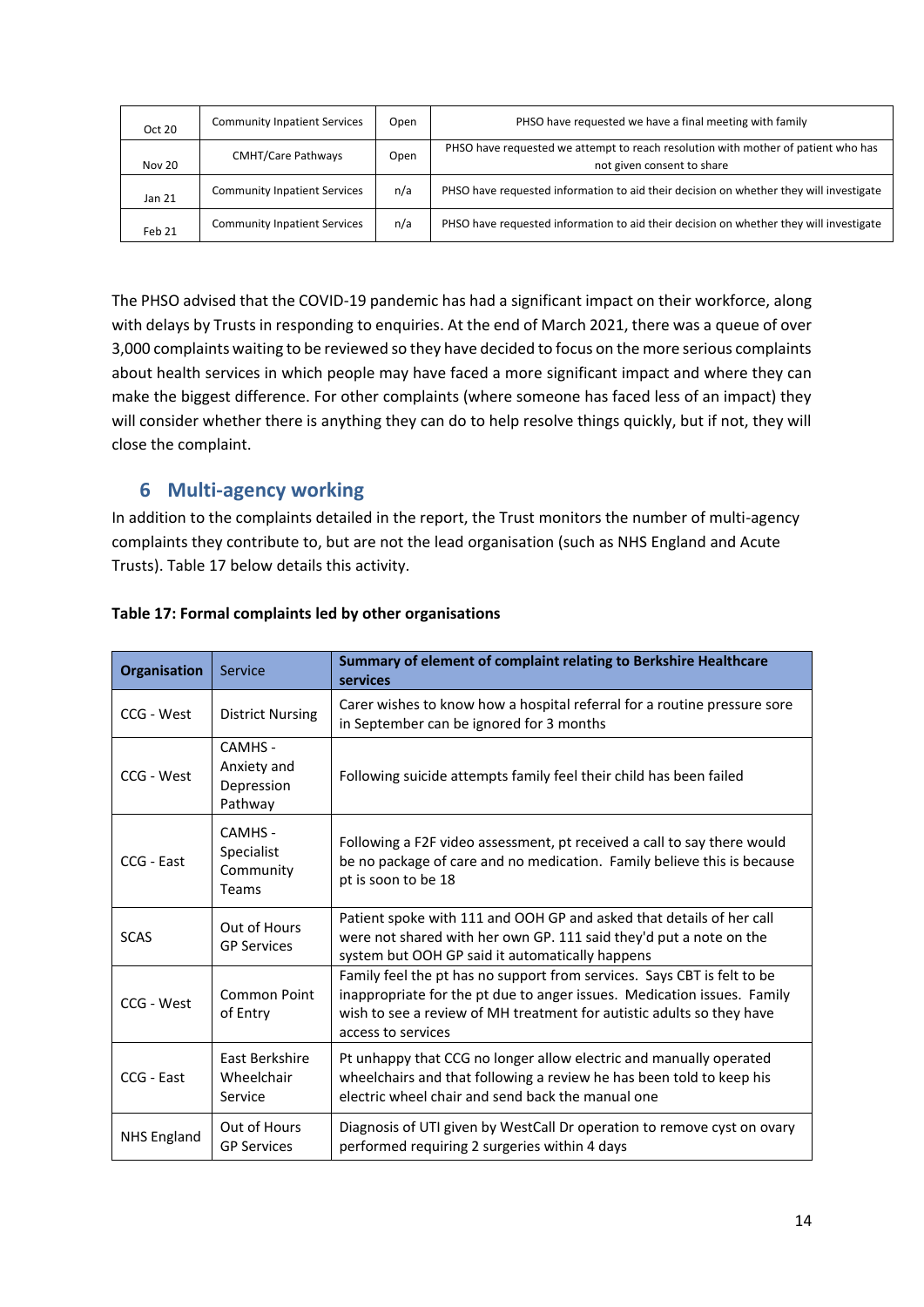| Frimley<br>Health  | Community<br>Hospital<br>Inpatient<br>Service - Henry<br><b>Tudor Ward</b> | Family unhappy pt did not receive Physio, nutritious food, help with<br>eating when on the ward. Given drugs that had bad side effects and<br>tablets that were not needed                                                                                                                                                                                                                                                           |
|--------------------|----------------------------------------------------------------------------|--------------------------------------------------------------------------------------------------------------------------------------------------------------------------------------------------------------------------------------------------------------------------------------------------------------------------------------------------------------------------------------------------------------------------------------|
| Frimley<br>Health  | Physiotherapy<br>Musculoskeletal                                           | Saw a physio at Upton who exacerbated pain; saw 2nd physio the<br>following day who made a referral to Orthopaedics but also previously<br>ruled out a Syndrome - despite symptoms                                                                                                                                                                                                                                                   |
| Frimley<br>Health  | Community<br>Hospital<br>Inpatient<br>Service - Henry<br><b>Tudor Ward</b> | Care and treatment received following discharge from Wexham Park<br>Hospital                                                                                                                                                                                                                                                                                                                                                         |
| Frimley<br>Health  | Psychological<br>Medicine<br>Service                                       | Family members believes PMS did not visit pt on the ward on separate<br>occasions                                                                                                                                                                                                                                                                                                                                                    |
| <b>NHS England</b> | <b>Common Point</b><br>of Entry                                            | NHSE wish BHFT to comment on areas where we have had dealing with<br>the patient                                                                                                                                                                                                                                                                                                                                                     |
| CCG - East         | CMHT/Care<br>Pathways                                                      | Pt discharged from private hospital under Ealing Trust into BHFT having<br>moved to Slough when they turned 18. Concerns over transition and<br>accessing services which family filled with private care                                                                                                                                                                                                                             |
| <b>SCAS</b>        | Out of Hours<br><b>GP Services</b>                                         | Pt had to wait 10 hours for Dr to call following their initial call to 111 and<br>3 subsequent chases                                                                                                                                                                                                                                                                                                                                |
| Frimley<br>Health  | Psychological<br>Medicine<br>Service                                       | Pt in A&E, service asked for a psych assessment and says it was refused                                                                                                                                                                                                                                                                                                                                                              |
| Frimley<br>Health  | Community<br>Hospital<br>Inpatient<br>Service - Jubilee<br>Ward            | Concern about care and treatment, and dignity. Did not feel it was<br>appropriate to be washed by a member of staff of a different gender, and<br>that he was rough with the patient. Received a cut on her back which is<br>unexplained and that staff did not support her when she was on the<br>ward when using the commode, staff motioned to her to be quiet, and<br>that she was naked longer than necessary when being washed |

## **7 Complaints training**

The Complaints Office has continued to offer a programme of complaint handling training, which is accessible through the Learning and Development Department. Over the last year, the Complaints Office has delivered the training virtually over MS Teams and has adapted the training to have smaller, interactive groups more frequently.

## **8 Mortality Review Group**

The Trust Mortality Review Group (TMRG) meets monthly and the Complaints Office feeds information into this group. There were 18 formal complaints forwarded to the MRG during 2020/21, compared with 13 in 2019/20.

The Medical Director is also sent a copy of complaint responses involving a death before they are signed by the Chief Executive.